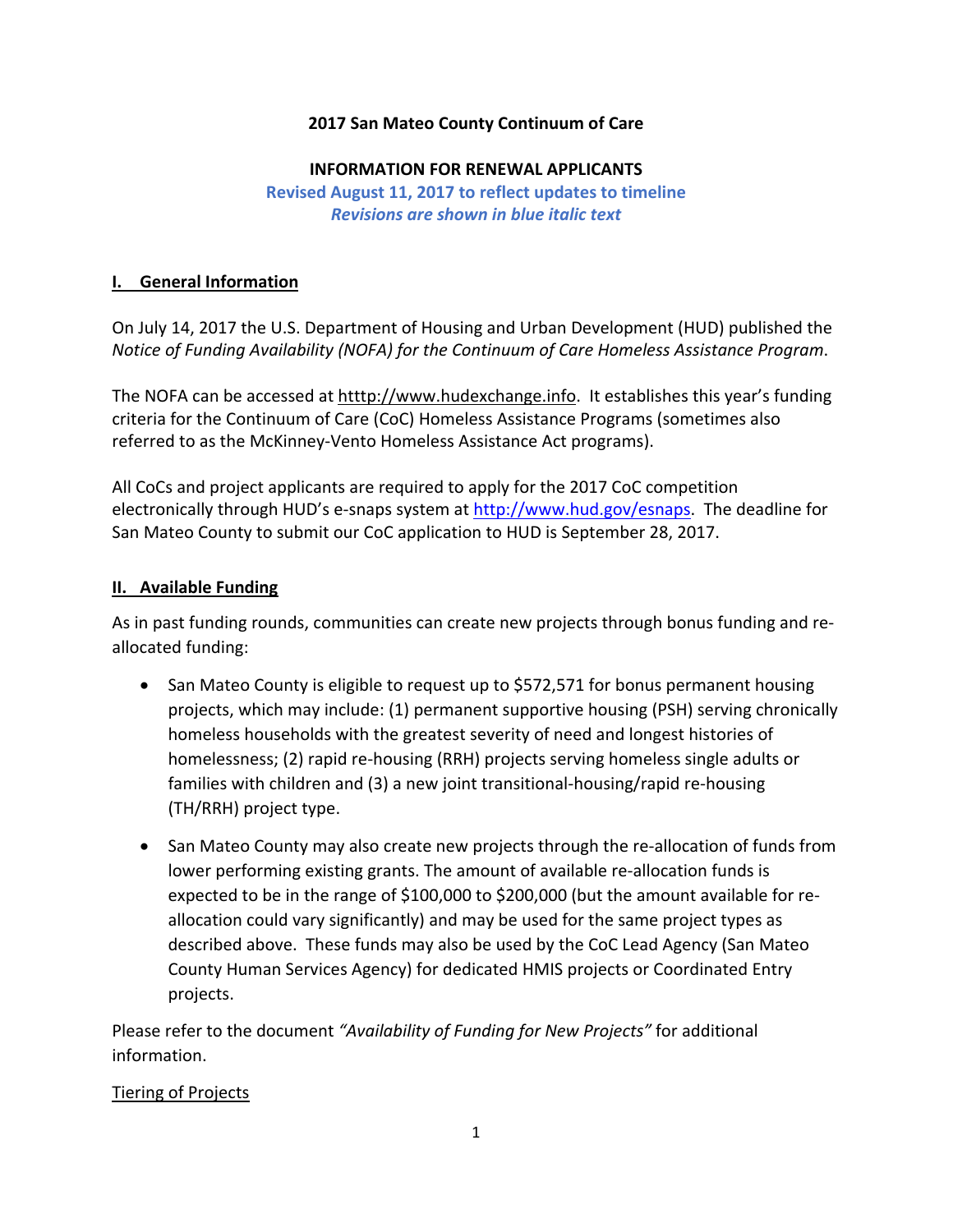As in past competitions, HUD is asking all CoCs to place projects into Tier 1 and Tier 2. This year's Tier 2 is 6% of the CoC's Annual Renewal Demand or \$572,571. If a bonus project is placed in Tier 1, then an amount equivalent to the amount requested for the bonus must also be placed in Tier 2.

## Project Ranking:

As in previous years, communities are being encouraged to carefully assess how projects are performing when ranking renewal grants. A written policy and process for rating and ranking in the 2017 CoC competition will be approved by the CoC Steering Committee on August 7, 2017. The policy is expected to be substantially similar to the 2016 Project Review and Ranking Process (available online at

http://hsa.smcgov.org/sites/hsa.smcgov.org/files/2016%20Project%20Review%20and%20Ranki ng%20Policy.pdf ), but some changes are likely to be made.

#### Project Application (Exhibit 2)

The Project Application is substantially similar to last year. However, there are a few changes. Please refer to the document entitled: E‐snaps Tips for 2017 Renewal Applicants for details on what has changed and links to HUD instructional resources.

#### **III. Threshold Requirements for Renewal Projects**

The 2017 HUD NOFA requires that all projects (new and renewal) must meet Threshold Requirements as listed in Section V.G.2 (page 30‐32). Any project requesting renewal funding will be considered as having met these requirements through its previously approved grant application unless information to the contrary is received (such as through monitoring findings, lack of LOCCS draws, etc.) Applicants are strongly encouraged to review Section V.G.2. of the NOFA to ensure that threshold requirements are met.

#### **IV. Application Process for Renewal Applicants**

#### **A. Renewal Application Components**

This year there will be 2 components to the renewal applications that applicants must submit to the CoC. Both items used by the rating and ranking panel to determine the project prioritization list.

- 1. *Project Application* **(Exhibit 2) in e‐snaps**. Please complete your **Project Applications in e‐snaps by August 23**. **Please do not click "submit**" but instead export the application to a pdf document and email to Jessica Silverberg (JSilverberg@smcgov.org) and Brian Eggers (BEggers@smcgov.org) no later than August 23, 2017 by 5:00 pm.
- 2. *Project Performance Report***.** The CoC will provide each applicant with a report summarizing each project's performance in meeting the CoC's performance measures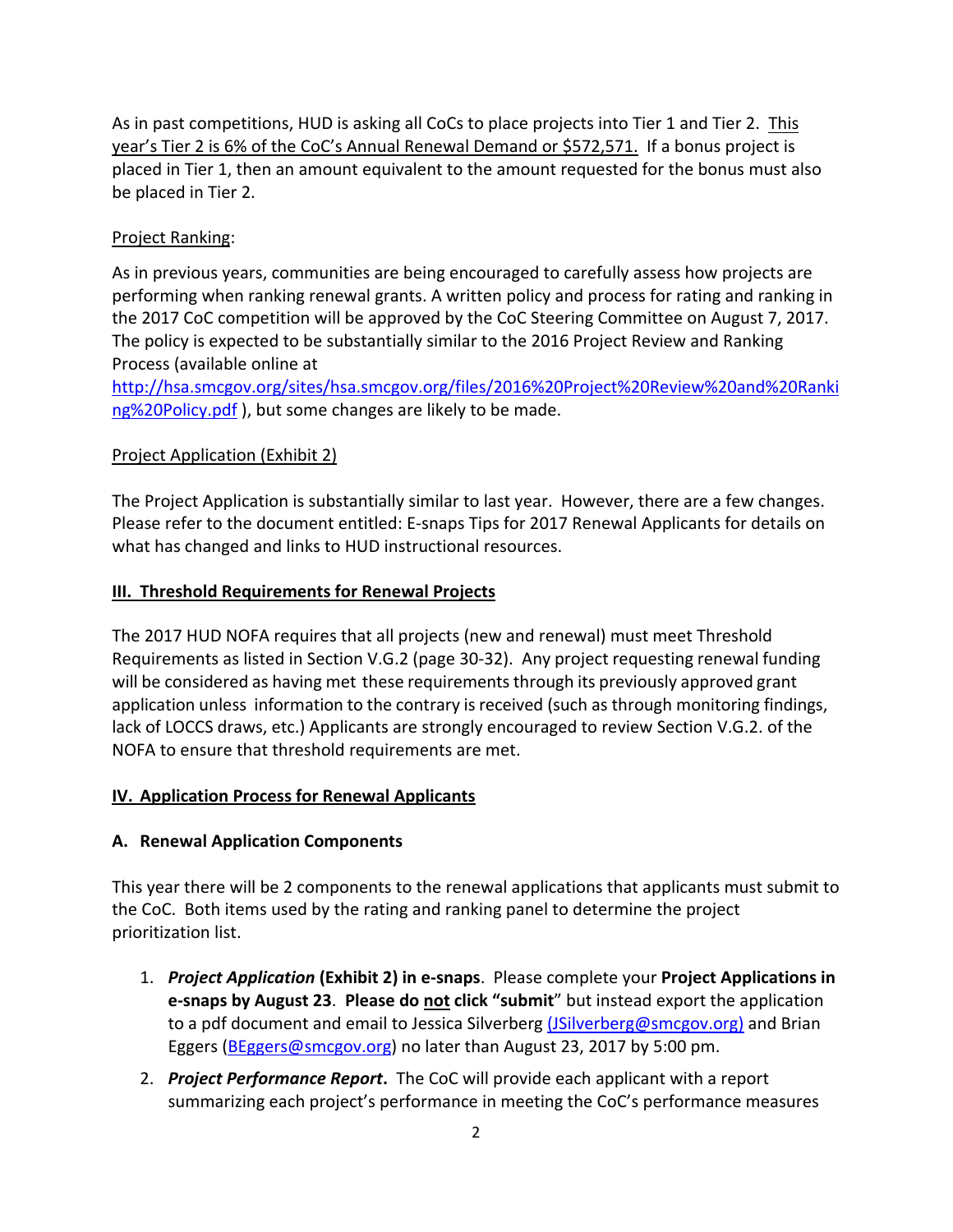by August 9, 2017. H.S.A. staff will extract performance data directly from HMIS/Clarity. Applicants will be requested to review their performance data and supply requested explanations, clarifications, etc. by August 23, 2017 by 5:00 pm. There will also be some additional narrative and attachments requested. This process will also provide applicants with an opportunity to provide clarification for any measures where they did not meet the standard.

## **B. Application Timeline**

| Date                            | <b>Activity</b>                                                         |
|---------------------------------|-------------------------------------------------------------------------|
| July 14, 2017                   | 2016 CoC NOFA released                                                  |
| July 31, 2017                   | Informational Meeting for Applicants (new and renewal)                  |
| August 7, 2017                  | CoC approval of rating, ranking and tiering criteria/strategy           |
| August 9, 2017                  | Applicants receive copy of their Project Performance Report             |
| August 23, 2017 by<br>$5:00$ pm | Project Applications must be completed in e-snaps, exported to a        |
|                                 | pdf document, and emailed to Jessica Silverberg and Brian Eggers;       |
|                                 | along with completed Project Performance Report and attachments.        |
| September 5, 2017               | Review panel meeting; rating and ranking of applications                |
| September 8, 2017               | Applicants receive technical corrections to e-snaps submission          |
| September 8, 2017               | Applicants notified whether their application is included on the        |
|                                 | <b>Project Priority List</b>                                            |
| September 12, 2017              | CoC Steering Committee Meeting to approve final project ranking         |
| September 13, 2017 by           | Appeals due to H.S.A. via email to Jessica Silverberg                   |
| 5:00 pm                         | ( <i>JSilverberg@smcgov.org</i> ) and Brian Eggers (BEggers@smcgov.org) |
| September 14, 2017              | Corrected applications due in e-snaps                                   |
| September 19, 2017              | Applicants receive response to appeals                                  |
| September 20, 2017              | Final corrections due in e-snaps                                        |
| September 26, 2017              | H.S.A. staff submit final application to HUD                            |
| September 28, 2017              | Application due date                                                    |

#### **C. Rating and Ranking Process and Criteria**

On August 7, 2017, the CoC Steering Committee will approve a written rating and ranking criteria and process, including an adopted strategy relating to putting projects into Tier 2. The objective of the tiering strategy will be to position the CoC to retain as much funding as possible, while taking a broad, system‐wide approach to identifying which elements of the system to put at-risk.

A copy of the *San Mateo County CoC 2017 Project Review and Ranking Process* will be distributed to all renewal applicants as soon as it is approved.